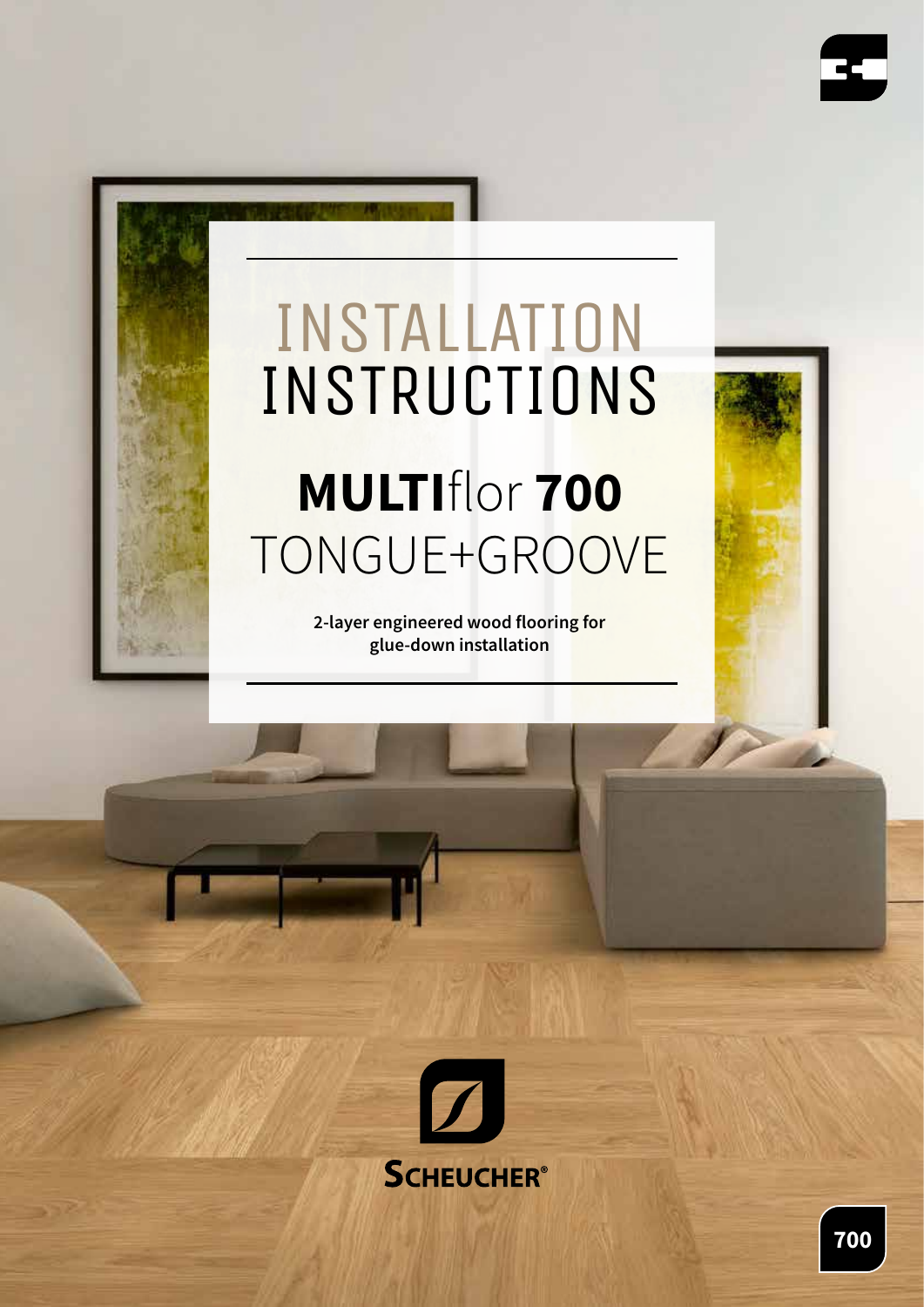### OVERVIEW

#### **MULTI**flor NOVO**LOC**® 5G is an engineered 2-layer parquet flooring for glue-down installations.

Thanks to its completely unique constuction, an unprecedentedly low total height can be achieved without having to compromise on the wear layer. Its low construction height of 9.8 mm is a revolution in itself and the result of a global standard of 10mm for many floor coverings, which has therefore been perfectly fulfilled. As a result, it can be used for almost any purpose and is particularly well-suited to use in renovation work, for the installation on an underfloor heating system and it enables the perfect junction to other floor coverings. The elements are profiled with tongue and groove and guarantee multiple renovations thanks to its approx. 3.6 mm wear layer.

**MULTI**flor **700** is available in an optimally proportioned dimension, that allows the installation of countless patterns:



**MULTI**flor 700 1-Strip | 9.8 x 140 x 700 mm | 14 strips/pack = 1.372 m<sup>2</sup>, 42 packs/pallet = 57.624 m<sup>2</sup> Suitable for underfloor heating:  $R_r = 0.058$  m<sup>2</sup>K/W, right and left strips are packed seperately!

### INSTALLATION PATTERNS

Herringbone



Irregular pattern



#### Brick pattern



Cube



Parallel pattern

| <b>MULTIflor 700</b> |  |  |  |  |
|----------------------|--|--|--|--|
|                      |  |  |  |  |
|                      |  |  |  |  |
|                      |  |  |  |  |
|                      |  |  |  |  |
|                      |  |  |  |  |
|                      |  |  |  |  |
|                      |  |  |  |  |
|                      |  |  |  |  |
|                      |  |  |  |  |
|                      |  |  |  |  |

Ladder

**MULTI**flor **700**

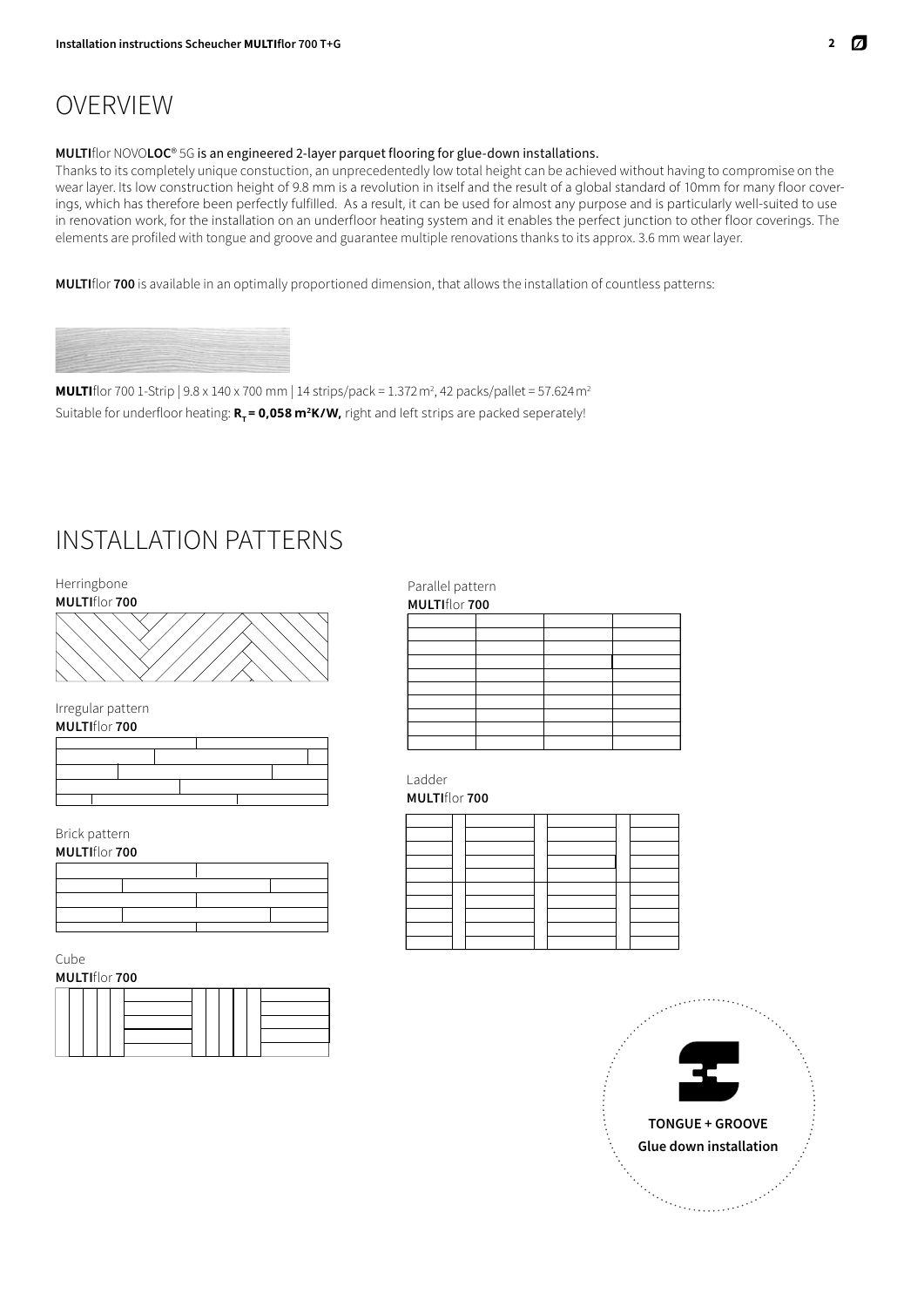### MADE FOR GENERATIONS

Parquet has proven its worth over centuries and is, thanks to its visual and building-biological advantages, one of the most popular floor coverings until today. You have also chosen a high-quality parquet from Scheucher and should delight in its natural beauty, uniqueness and the given healthy room climate for decades to come. Therefore, we recommend to get advice from an expert and let him/her carry out the installation. Please also read these instructions carefully before you start with the installation of your floor.

# IMPORTANT INFORMATION

- Always store the parquet so that it is protected from moisture. Do not store it on fresh screeds in new buildings either, always use some wooden supporting blocks!
- In new buildings, windows should be kept slightly open for some weeks prior to installation. We recommend heating and ventilating the room regularly in interseasonal periods and in winter. Ensure the right room climate is maintained, even in empty rooms.
- Unpack the parquet planks only immediately prior to installation!
- Parquet is a natural product. In case of high humidity in your room, there may be an excessive increase of moisture in your parquet, which leads to swelling as a result. The installation temperature must therefore always be above 18 °C and the relative humidity not above 65%!
- All workings involving water or moisture (tiling, painting, wallpapering, plastering) should be completed prior to installation.
- An exactly angled installation start guarantees a perfect result.
- Do not glue the tongue/groove joint and remove any adhesive that possibly squeezes out using a damp cloth.
- Strips at the floor edges must be pressed on carefully, or if necessary weighted down, since subfloors are often not level at these points.
- Always leave an expansion gap of 8–10 mm between the floor and walls or fixtures.
- Wood is a natural product and each parquet is unique. Therefore it may show differences in colour and structure for those reasons we will not accept any claims.
- Make sure your parquet has no defects before installation. We will not admit any claims for already installed floors.

# PREPARING FOR INSTALLATION

A careful preparation is the basis for an expertly installed parquet floor. We strongly recommend to accomplish the following preparatory steps before you start with the installation:

#### Suitable subfloors

Cement and anhydrite screeds, mastic asphalt, suitable wooden or dry screed panels.

#### Subfloor requirements

The subfloor must meet all requirements for the installation of a hardwood floor (eveness, dryness, cleanliness, surface strength, freedom from cracks), which must be tested and recorded prior to installation. Eveness: max. 3 mm over a length of 1000 mm. Make sure that the subfloor is clean by carrying out a visual inspection. Paint, plaster and mortar residues must be scraped off. Oils and fats should be sanded off. Screed cracks are to be closed properly with screed clips and epoxy resin.

#### Residual moisture of the subfloor

When using an underfloor heating system, the cement screed must not exceed 1.8 CM-% in residual moisture and anhydrite screed must not exceed 0.3 CM-% in residual moisture. Without an underfloor heating system, the residual moisture must not exceed 2.0 % for cement screeds and 0.5 % for anhydrite screeds.

#### Whether your subfloor is dry enough for installation can be assessed in two ways:

- 1. measured and recorded using CM-method
- 2. measured and recorded by KRL-method (for example HM-Box)

To get limit values for CM measurements as well as the KRL method, please refer to relevant standards or rather contact your screed manufacturer or manufacturer of the measuring instrument for the KRL-method. Due to the variety of chemical modifications of screeds and the novelty of KRL-method it is not possible to determine a standardized limit value setting anymore. Specifications for the installation over an underfloor heating system can be found on page 6.

The firmness is tested by using a grid scratch tester. The screed is firm, when scratches remain sharp.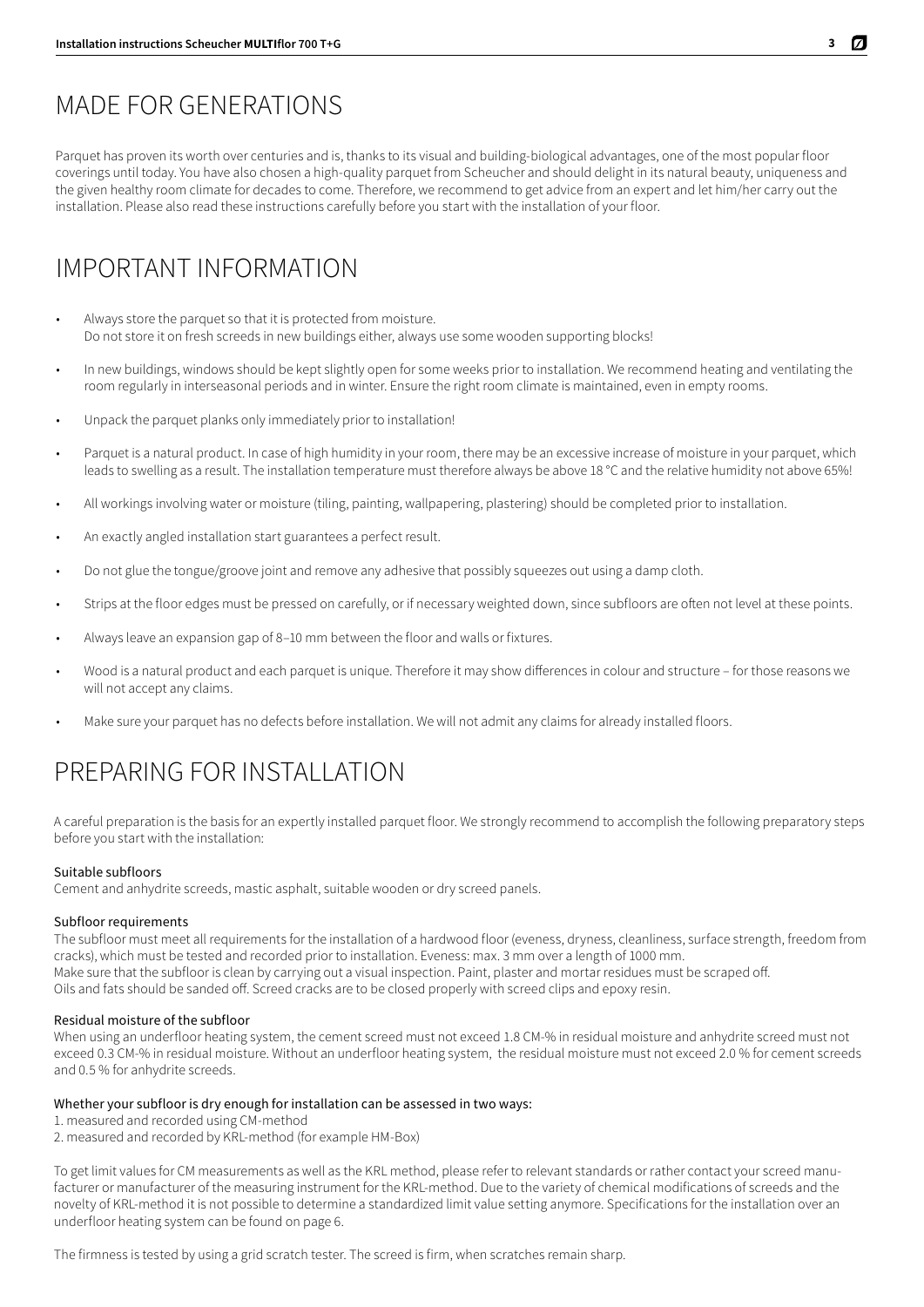#### Suitable adhesives

**MULTI**flor **700** must be glued down to the subfloor. We reccomend low emission, water- and solvent-free glues. Depending on the conditon of your subfloor, pretreatmeants (applying undercoats, puttying) might be necessary according to the manufacturer's indication. The firmness of the screed must be sufficiently high.

#### Please also note:

One of the natural characteristics of wood is that it is hygroscopic, meaning that wood adapts to the moisture content of its environment. This process is commonly known as the swelling and shrinking of the wood. If the air humidity exceeds 65 % (in the summer months) or falls below 30 % (during the heating season) planks may undergo noticeable changes in dimension (gaps in the heating season and cupping in summer).

Your parquet is delivered with a moisture content of 7 % +/- 2 %. These 7 % +/- 2 % are meant for a relative air humidity from 30% to 65 % and a room temperature kept at a constant of 18–24°C. This room climate not only protects your wooden floor but also enhances your comfort and health and is recommended to be kept. Out of the recommended room climate structural damages can't be avoided. We recommend using an air humidifier during the heating season and an air dehumidifier or short airing at high air humidity to maintain this optimum climate.

Wood is a natural material and thus reacts to daylight by darkening or changing its colour over time. These changes have a positive effect on your Scheucher Parkett® floor: they intensify the original colour of the wood and enhance its natural character, while color contrasts lessen over time. The most distinct colour changes usually occur during the first weeks after installation.

### INSTALLATION TOOLS



#### Tongue + Groove:

Tapping block min. 60 cm in length, pull bar, hammer 800g, tape measure, pencil, glue (B3) waterproof, glue bottle, wedge, saw and square

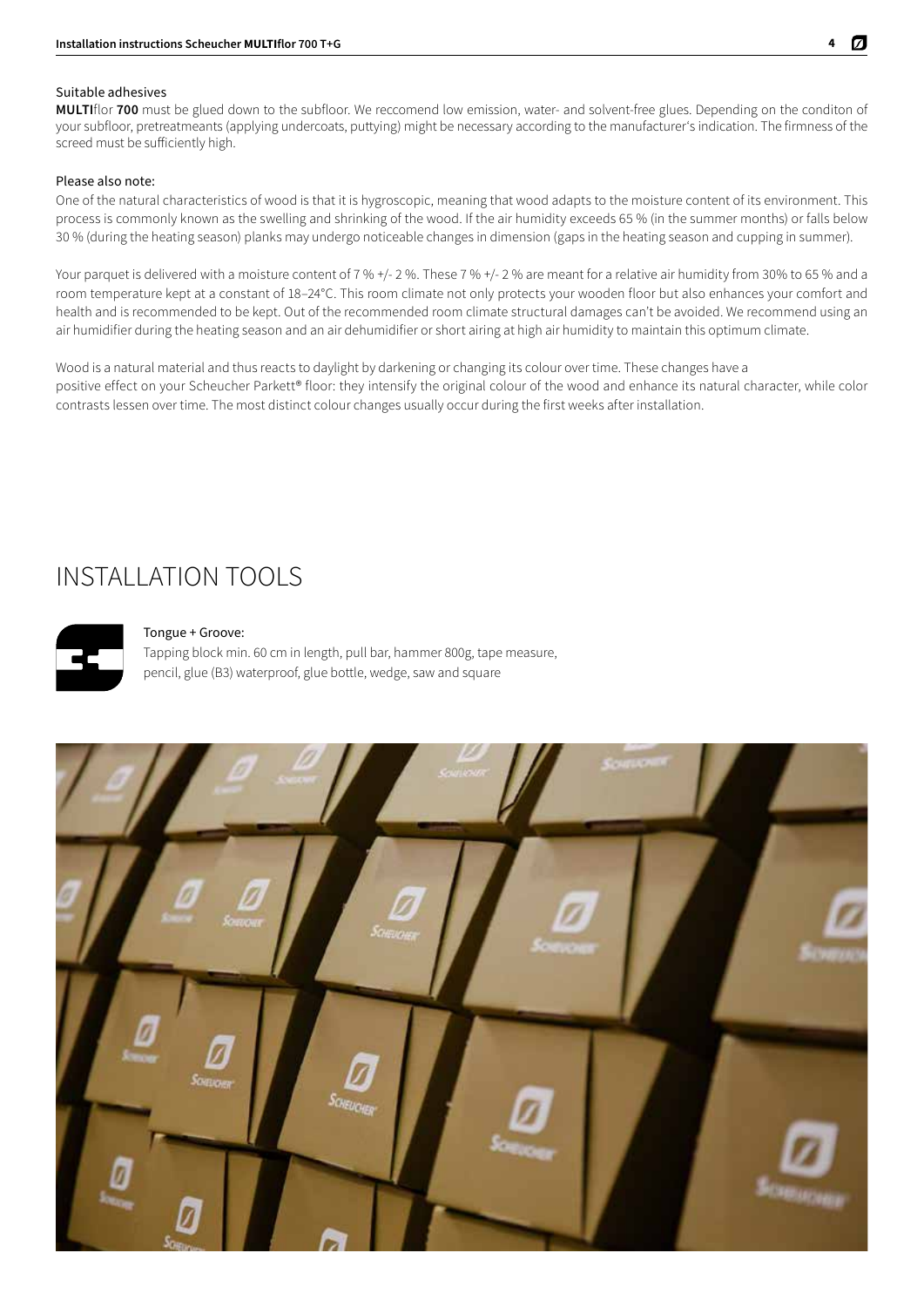## INSTALLATION, AREA DIVISION, REFERENCE LINES, EXPANSION GAPS

The division of the area and the determination of the reference line for the start of installation depends on the pattern selected:

#### General information

Apply the adhesive with a notched trowel according to the manufacturer's recommendation solely on the area where the next planks are to be installed. The open time of the adhesive must not be exceeded. Put the planks onto the adhesive bed. Ensure an optimum adhesive transfer by pressing the planks against the subfloor. Take care that no adhesive gets on the floor surface. Do not walk on the parquet floor for at least 24 hours after installation in order to allow the adhesive to dry and cure sufficiently. We recommend placing weights on the installed area (especially on the edge area). The first reference line is to be marked at a distance of 4–6 strip widths plus 8–10 mm from the wall using a straightedge or a chalk line. The installation to the wall starts from here. The groove of the strips faces the wall. When this section has been installed and the parquet in the adhesive bed has set (observe the setting times of the adhesive manufacturer), the rest of the installation can begin.

#### Irregular pattern, brick pattern

In case of strips installed in an irregular pattern, the minimum offset is a third of the strip length. In the case of a brick pattern, the strips are installed parallel to one another, offset by half a length. Both classic patterns make the floor appear subtle and harmonious.



#### Parallel pattern

The strips are arranged straight and parallel to each other in equal distances.

|  | RIGHT OR LEFT STRIPS |  |
|--|----------------------|--|
|  | RIGHT OR LEFT STRIPS |  |
|  |                      |  |
|  |                      |  |

#### Cube

This way of installation has a very balanced effect on rooms and consists of squares of five equal strips, varyingly arrayed horizontally or vertically - either installed parallel or diagonally to the edge of a room.



#### Herringbone pattern

Prior to installation, a few strips are put together in a braid-like manner according to the desired pattern - single, double or triple herringbone. The first reference line is now set up in the center of the room using a string. Place the fitted strips into the adhesive bed, aligning the tips along the line. Once the parquet adheres firmly to the subfloor (observe adhesive curing times specified by manufacturer) you can continue the installation process.It is advisable to snap additional lines in between to check the proper alignment.



#### Ladder

The basis of the ladder pattern is the parallel pattern: a row of parallel strips alternates with a transverse single row. This way it reminds you of adjacent ladders.

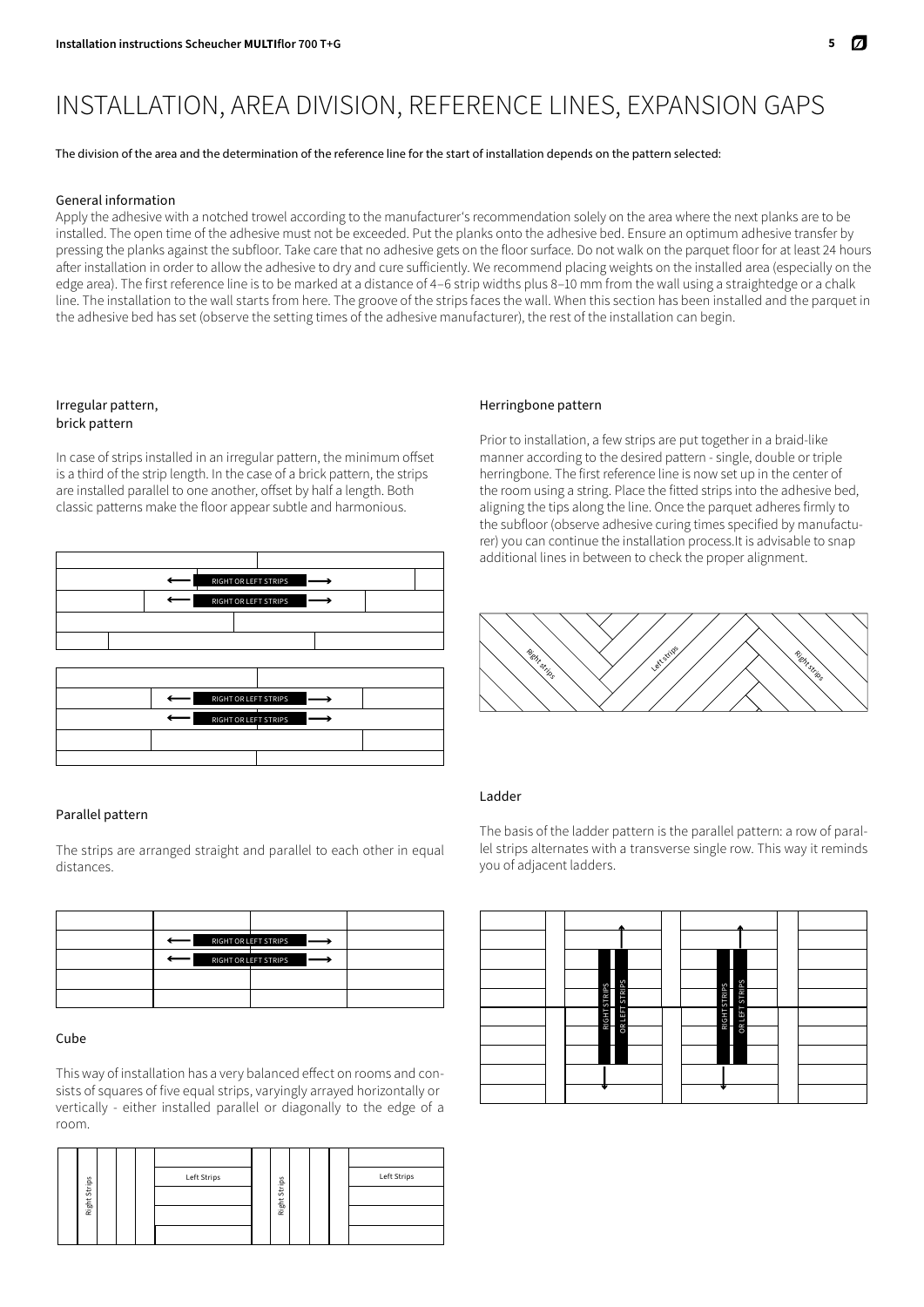## INSTALLATION ON UNDERFLOOR HEATING SYSTEMS

Hardwood floors have favourable thermal resistance values that are neither too high nor too low. Wooden floors always feel warm under your feet, even if the underfloor heating is turned off. Engineered hardwood floors are subject to far less swelling and shrinkage than solid hardwood floors. **MULTI**flor 700 has a thermal insulation resistance of 0.058 $m^2K/W$  and is therefore perfectly suited for the installation on an underfloor heating system. Special guidelines and regulations for the installation on an underfloor heating must be observed. These can be obtained from your specialist dealer, manufacturer or adhesive supplier. Wood species like beech and maple react very quickly to unfavourable climatic conditions, which may cause gaps to form between the planks. We recommend using wood species with low swelling and shrinking characteristics, e. g. oak, for installation over radiant heated floors.

The surface temperature of the parquet must not exceed 29 °C at any point in the room.

Beside floating installations, a fully glued down installation, as is it necessary when choosing **MULTI**flor 700 , is a proven and optimum installation method, resulting in an improved heat transfer and a low gap formation. When installing above unheated rooms or rooms without a basement take care of a permanent moisture barrier to avoid possible damage caused by moisture from underneath. Both, professionally prepared wet and dry screed systems can be used. The implementation of screed dryings have to be carried out according to the manufacturer's instructions. The residual moisture due to CM-method at the time of installation must not exceed 1.8 % at cement screeds and 0.3 % at anhydrite screeds. Accelerated screeds must comply with the manufacturer's instructions. In any case, the corresponding rel. humidity of the screed for heated subfloors has to be below 65% rh. Corresponding rel. humidity is meant to be the measured value in the equilibrium state under a sufficiently large, sealed test area above screed´s surface.

#### **FLOOR TEMPERING**

Since its low efficiency it is not ideal to install a room cooling system in the floor level and should therefore preferably be installed in the wall and / or ceiling area, because cool air always sinks down and never rises. Wood has the positive characteristic of not reacting to changes in temperature with changes in its dimensions. It will only react with swellage and shrinkage when there are changes in the relative humidity of the ambient air.

Based on previous experience of tempering floors with an underfloor heating system using cool water in the summer the following was noted according to the current state of knowledge: Scheucher parquet floors are approved for the use on tempered subfloors. The operation of such a tempering is possible, if it is demonstrably ensured (e.g. Fidbox®), that a daily average of 65% relative humidity will not be exceeded and the dew point is not even reached approximately at any time. A fully glued down installation is necessary.

### CARE AND MAINTENANCE

#### **MULTI**flor NOVOLOC® 5G TENSEO (CLASSICO, X-MATT), PUROTEC

You receive a sealed Scheucher® parquet floor ready for living. Nevertheless, for the long-term value preservation of your floor and in order to protect all of the edges against moisture intrusion an additional initial care after the installation is highly recommended. For **TENSEO CLASSICO**, the optional initial care must be carried out with **Bona Refresher.** Due to the new excimer technology, **PUROTEC** and **TENSEO X-MATT** are maintenance-free ex works - for an optional edge protection use **Bona Polish Matt**. Please note that the number of applications increases the gloss level of the surface.

#### **MULTI**flor **700** SEDA

In order to preserve its fine appearance and its high quality, wood flooring is treated with oils and waxes according to a tradition dating back many centuries. Only natural oils and waxes are used for **MULTI**flor 700 products. Hardwood floors are subject to natural wear, depending on use. Special emphasis must therefore be placed on proper initial care with protective wax oil and subsequent regular maintenance.



### PLEASE FOLLOW OUR CARE AND CLEANING INSTRUCTIONS!



To preserve the beautiful look of your parquet floor and protect its surface, please avoid mechanical damages whereever possible. To avoid scratches and serious damages it is recommended to place mats in the entrance area and remove sand and grit with a broom immedeately. Equip your movable furniture with felt gliders and use special rolls for wooden floors on office chairs. Do not leave any wet items on your parquet floor. To assess results properly, try out care and/or cleaning procedures in an inconspicuous place before applying the product. Do not use any strongly alkaline cleaners or acids, these can irreversibly discolor your wooden floor.



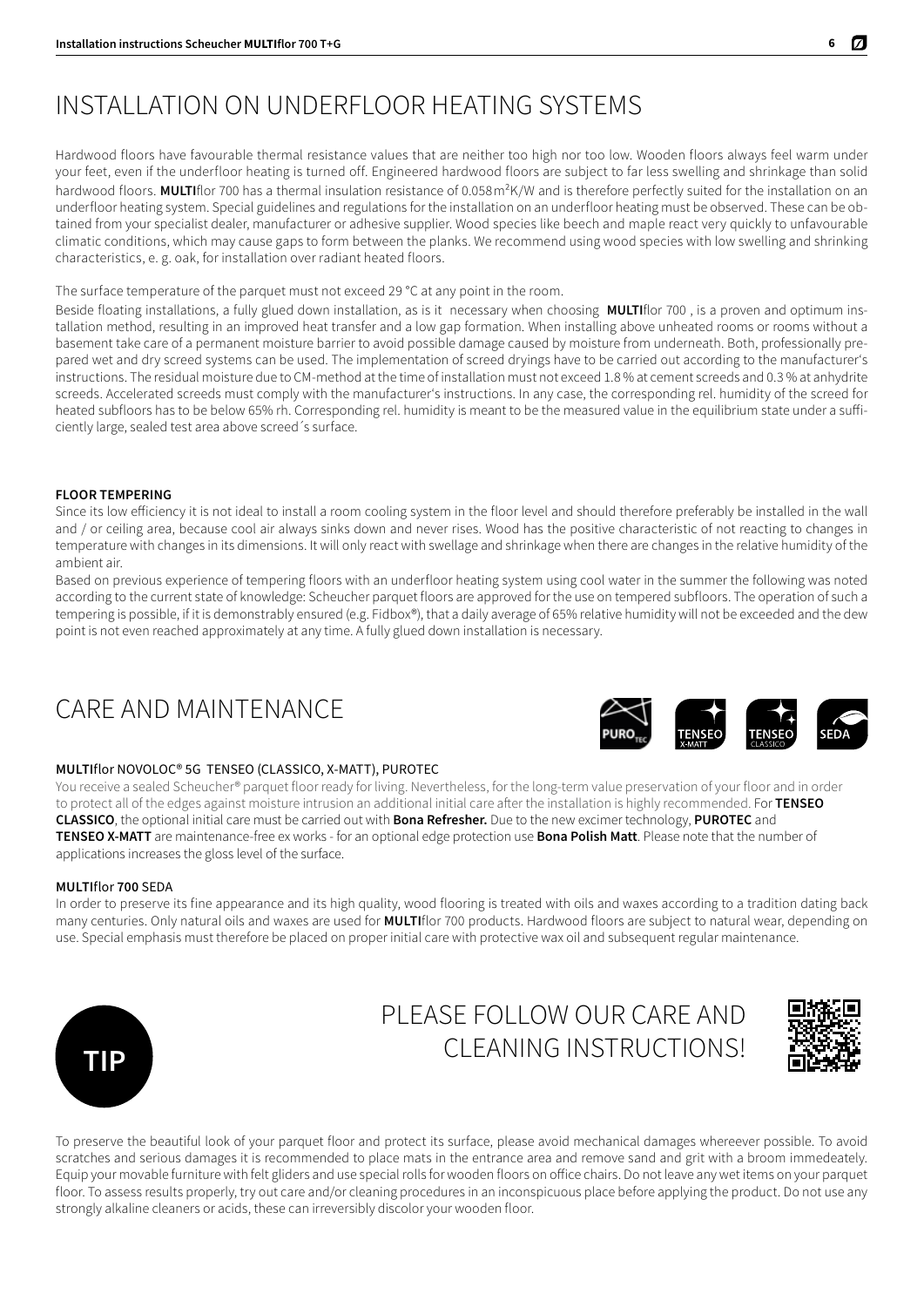## FIDBOX

The installation of a FIDBOX is recommended per each housing unit, but at least once in an area of 100  $m<sup>2</sup>$ . It registers the room climate under and in the parquet floor over years.

Hygroscopicity is one of wood's natural characteristics. That means that it adapts its moisture content to its environment. This process is described as "the wood working" (swelling and shrinking). With a humidity above 65 % (in the summer months) or below 30 % (during the heating season), this may result in perceptible changes in the dimension of your parquet elements (bulging/ warping in summer, shrinkage during the heating season). These effects are typical characteristics of wood and the ultimate proof of how natural wood is as a material. Our way of life and further developments in residential buildings with very tight outer walls and a controlled ventilation in living areas, as well as underfloor heating and cooling, mean that parquet and floorers are faced with ever increasing challenges. The number of damage caused by indoor climate rose sharply and, in many cases, no data on indoor climate could be presented. This is a thing of the past now! The Fidbox® is simply built into the parquet floor, measures the temperature and relative humidity automatically every day over many years and saves the data. These can be read out and evaluated by radio at any time - without having to destroy the parquet and ensures a simple and regular floor inspection so that your floor remains beautiful and maintains its value for many years. The installation of a Fidbox® is recommended by all leading parquet manufacturers at a total parquet area ≥ 50 m<sup>2</sup> in the case of gluing and/or underfloor heating.

#### $\Box$  Specifications Fidbox®

• Read out area: up to 30 m in an open environment, in an installed condition up to 15 m

- Dimensions: 95.5×52.5×7  mm
- Weight: 30 g
- Memory: up to 1048592 records
- Measuring
	- interval: can be set to variable intervals, from one second to 45 days
- Moisture: accuracy of up to ±0.2% rF
- 
- Temperature: accuracy of up to  $\pm$ 0.3 $\degree$ C at +25 $\degree$ C Lifetime: up to 7.5 years, measuring time interval 8 h



#### $\square$  Benefits for the constructor:

• Complete supervision of the construction phase before takeover

- Trust and credibility from the outset
- Precise conclusions on how to
- improve the room climate
- Secures the value of the
- parquetflooring
- Data for a quick clarification of facts
- Legal security through reliable data

#### **Benefits for the floorer:**

• Complete supervision of the construction phase before takeover

- Reduction of complaint costs
- Security for 3 or 5 years
- Clarity on liability issues
- Active support in cases of damage

• Additional business through service

#### benefits – floor inspection

#### **Benefits for the investor:**

• Complete supervision of the construction phase before takeover • Additional benefits for

- property marketing
- Security for 3 or 5 years
- 
- Absolute clarity on liability issues right from the start
- Verifiability of general contractor
- services before acceptance
- Investment protection for investment properties